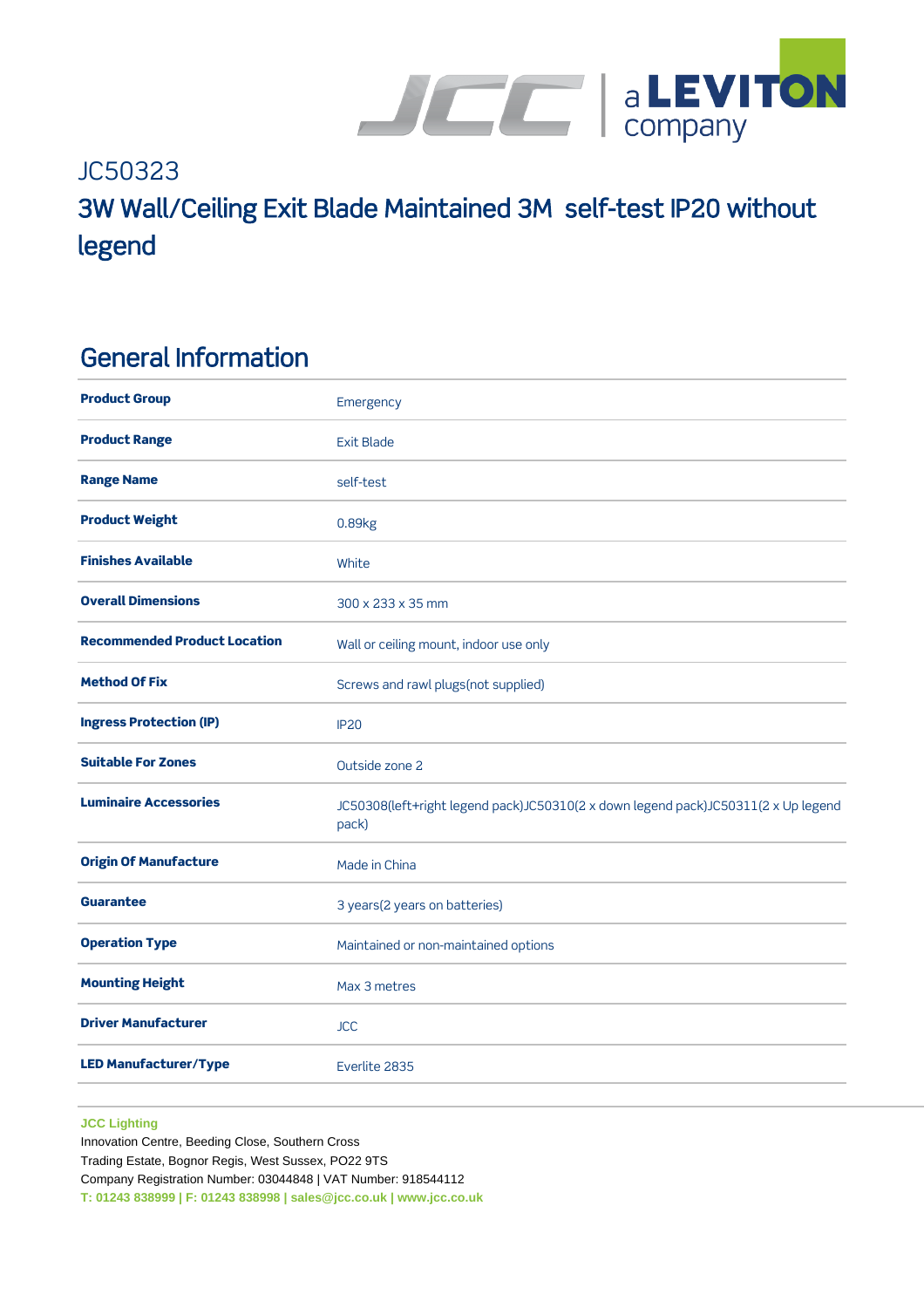## **Electrical**

| <b>Input Voltage (V)</b>            | $220 - 240V$ ~                             |
|-------------------------------------|--------------------------------------------|
| <b>Primary Running Current</b>      | $0.05 - 0.09A$                             |
| <b>Operating Frequency (Hz)</b>     | 50/60Hz                                    |
| <b>CC or CV</b>                     | Constant current                           |
| <b>Luminaire Circuit Wattage</b>    | 3W(AC)8.6W(DC)                             |
| <b>Class</b>                        | Class II, no earth required                |
| <b>Input Electrical Connections</b> | S/L(brown), U/S live(black), Neutral(blue) |
| <b>Dimmable</b>                     | <b>No</b>                                  |

## Emergency Data

| <b>Load Voltage</b>                   | <b>12V</b>        |
|---------------------------------------|-------------------|
| <b>Nominal Battery Current</b>        | 900mAh            |
| <b>Recharge Time</b>                  | 24hrs             |
| <b>Battery Specification</b>          | 3.6V,900mAh Ni Cd |
| <b>Battery Life In Emergency Mode</b> | 3hrs              |
| <b>Charge Current</b>                 | 41~105mA          |
| <b>DDP Protection</b>                 | Yes               |
| <b>LOR In Emergency Mode</b>          | 100%              |
| <b>Inverter PFC</b>                   | 0.67              |

## **Thermals**

| <b>Room Ambient Temperature Not To</b><br><b>Exceed</b> | $30^{\circ}$ C |
|---------------------------------------------------------|----------------|
| <b>Room Ambient Temperature</b>                         | $26^{\circ}$ C |
| <b>Max Luminaire Ambient Temp.</b>                      | $25^{\circ}$ C |

### **JCC Lighting**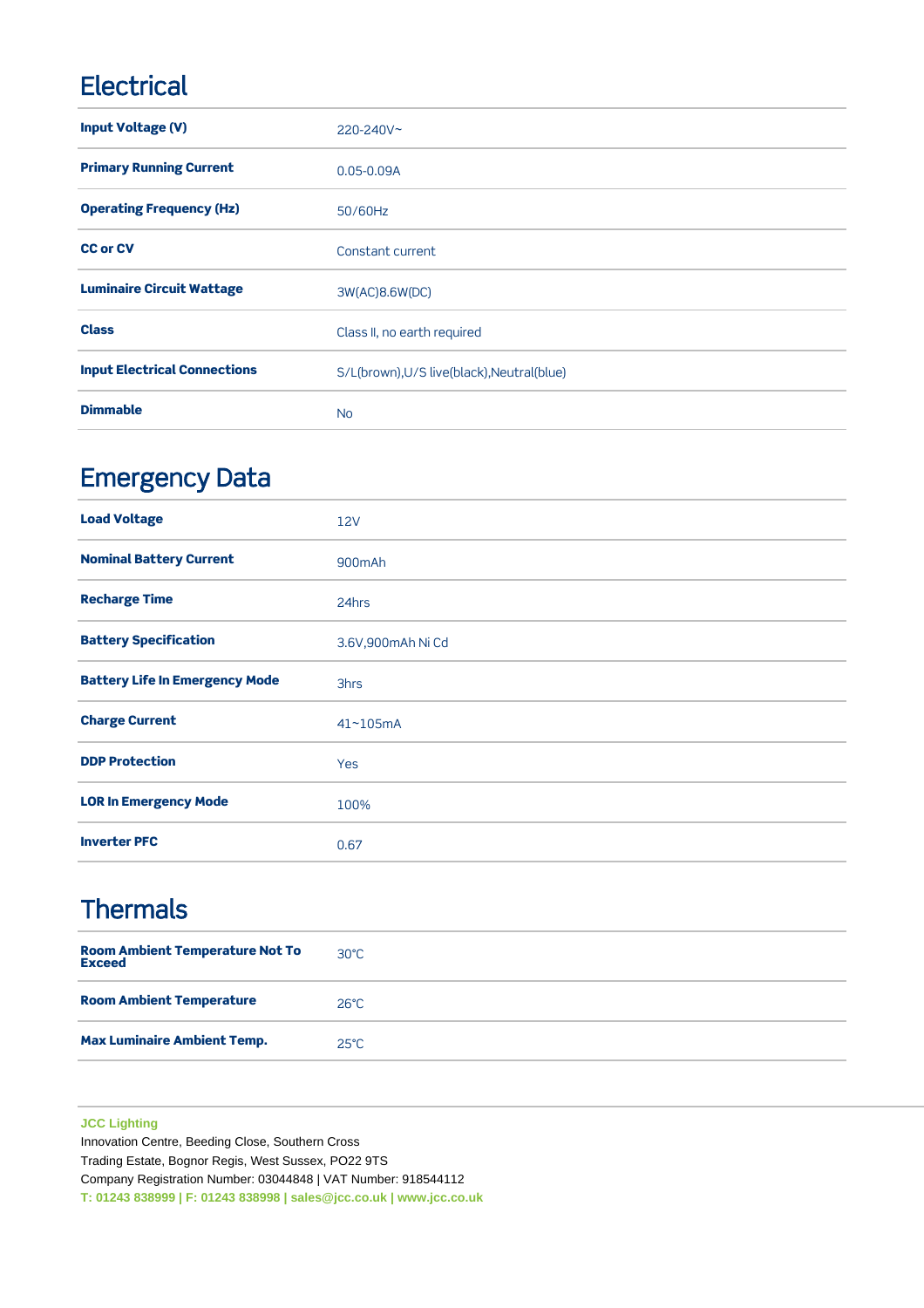### Performance Data

| <b>Energy Rating</b>              | $\overline{A}$                       |
|-----------------------------------|--------------------------------------|
| <b>Lumen Output</b>               | 25 lumens(AC) 25 lumens(DC)          |
| <b>Lumens Per Circuit Watt</b>    | 8 Lpcw(AC) 8 LpcW(DC)                |
| <b>LED Life (Hours)</b>           | 50000                                |
| <b>CRI: Ra</b>                    | 86                                   |
| <b>Colour Temperature (K)</b>     | 6000K                                |
| <b>LOR (Light Output Ratio) %</b> | 100%                                 |
| <b>Photometry Available</b>       | yes                                  |
| <b>Detection Distance</b>         | Visible from a distance of 24 metres |

### **Construction**

| <b>Main Chassis</b> | Polycarbonate |
|---------------------|---------------|
| <b>Diffuser</b>     | Acrylic       |

### Packaging

| <b>Luminaire Carton Dimensions</b> | 335 x 45 x 245 mm |
|------------------------------------|-------------------|
| <b>Quantity Per Outer Carton</b>   | 10                |
| <b>Bar Code EAN Number</b>         | 5052544080586     |
| <b>Packaged Weight</b>             | 0.94kg            |

## Standards & Approvals

| <b>Manufactured In Accordance To</b> | BS EN60598-2-22 |
|--------------------------------------|-----------------|
| <b>CE Marked</b>                     | yes             |
| <b>Batch Coded</b>                   | yes             |
| <b>WEEE Symbol</b>                   | yes             |

#### **JCC Lighting**